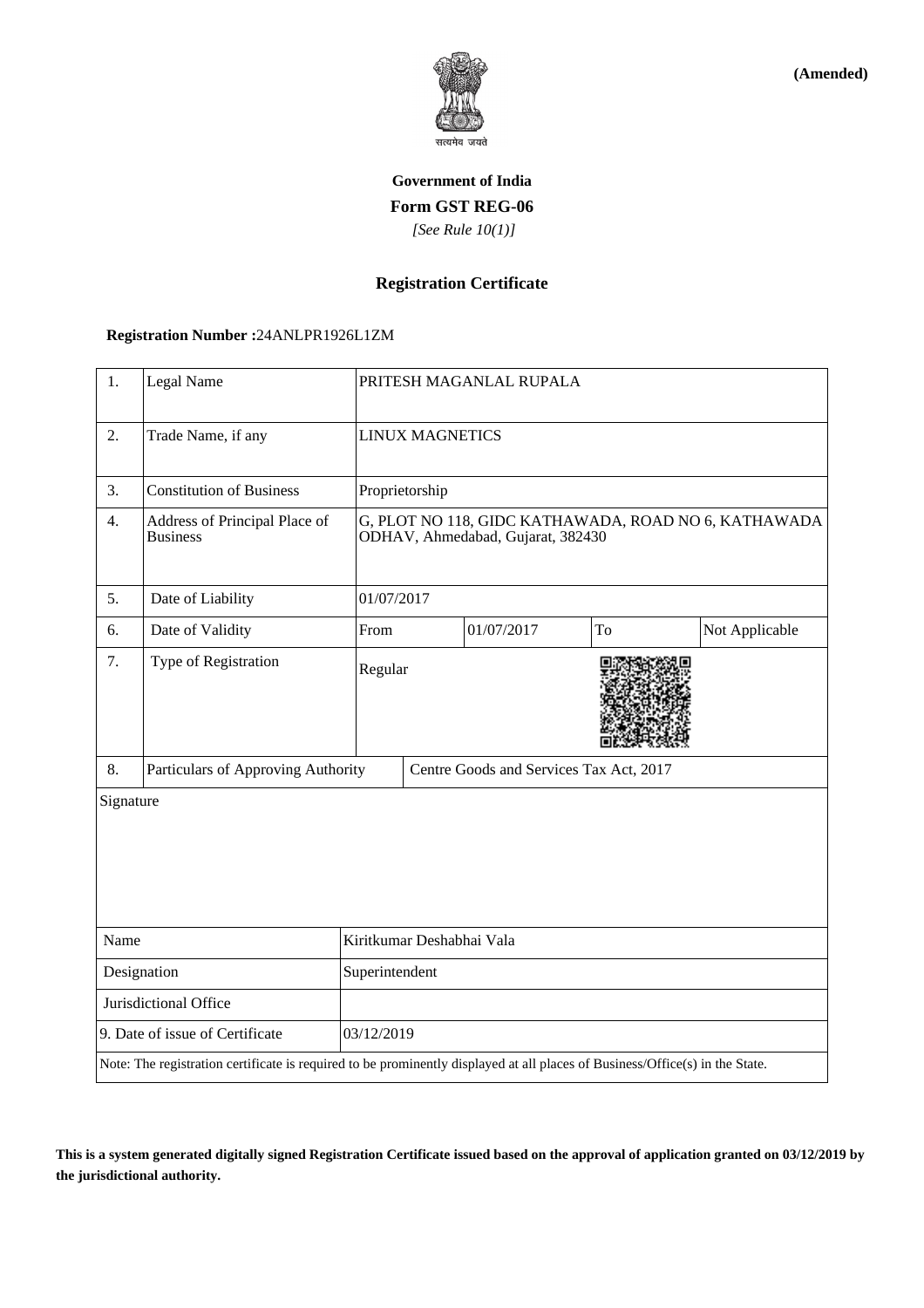

### **Details of Additional Place of Business(s)**

| <b>GSTIN</b>       | 24ANLPR1926L1ZM         |
|--------------------|-------------------------|
| Legal Name         | PRITESH MAGANLAL RUPALA |
| Trade Name, if any | LINUX MAGNETICS         |

Total Number of Additional Places of Business(s) in the State 0